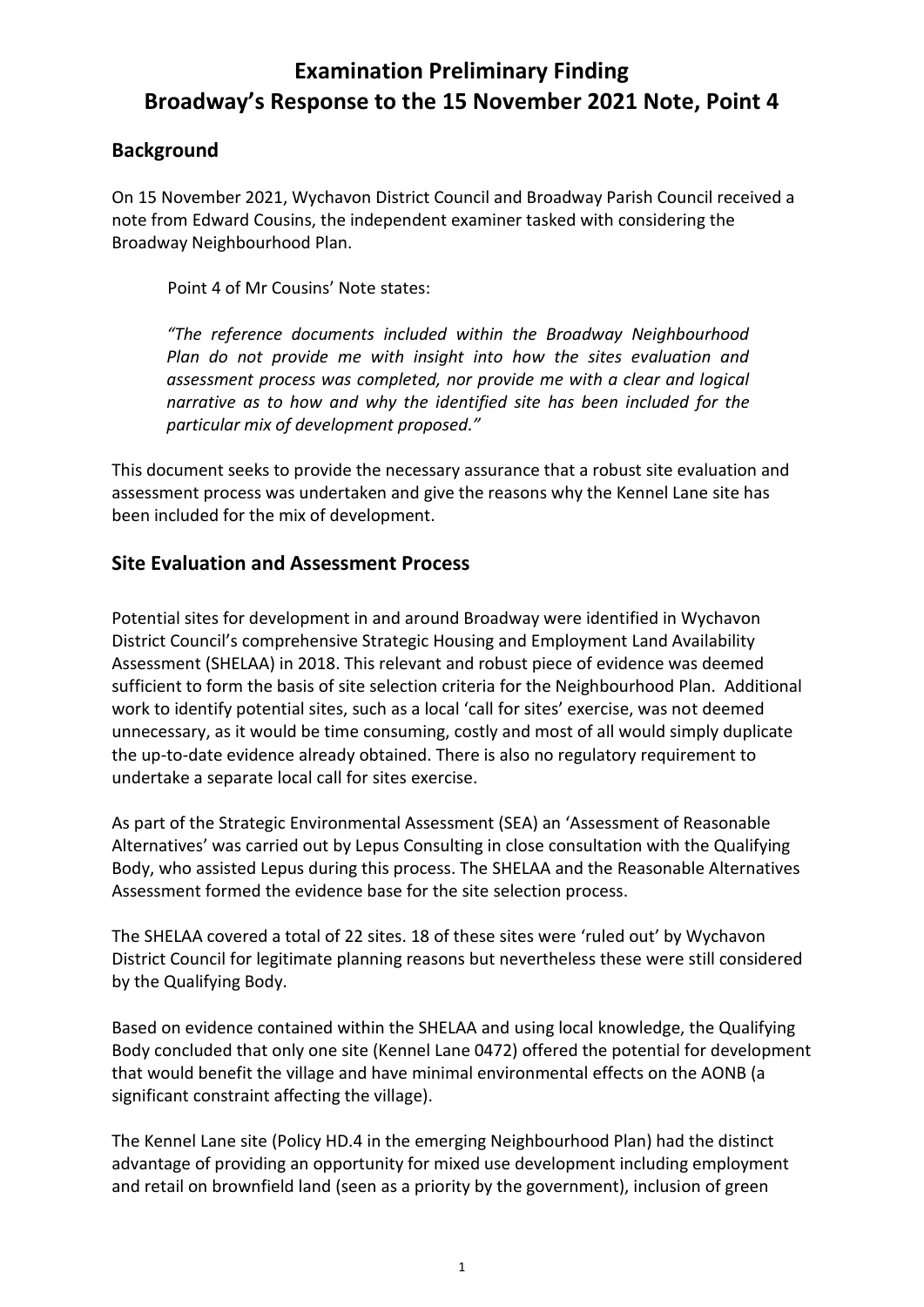# **Examination Preliminary Finding Broadway's Response to the 15 November 2021 Note, Point 4**

space, and would, unlike many of the other sites being promoted, prevent ribbon development beyond the physical confines of the village on greenfield sites.

The Reasonable Alternatives Assessment also evaluated the existing allocation (SWDP 59/19 - Station Road) already selected by Wychavon for development for potential increase in development capacity.

Both SWDP 59/19 and HD.4 were selected as preferred options in the response to the Reasonable Alternatives Assessment.

Broadway has been in continual dialogue with Wychavon District Council about the suitability and deliverability of development of the selected sites and is currently engaged with Wychavon's Urban Design Team in drawing up plans to maximise the benefits of these sites to the Village community.

#### **Kennel Lane Site Allocation**

The Kennel Lane site was selected for inclusion as a mixed use development opportunity in the Neighbourhood Plan for the following reasons:

- a) It is predominantly within the existing defined Development Boundary for the village and within its physical confines. Development on this site would avoid unnecessary creep into the open countryside;
- b) It would assist in meeting the housing needs identified within the Neighbourhood Plan surveys (see Consultation Statement appendices: Mood Card Survey, Village Survey, Housing Needs Survey);
- c) It is located in the heart of the village and is the most accessible and therefore sustainable site available for selection. The site is seen as a natural expansion of the High Street for suitable retail and employment uses;
- d) A considerable part of the site is classed as brownfield land and is unsightly, underused or disused. Allocation of the site was seen as a priority for redevelopment in order to improve its character and appearance and that of its heritage surroundings by creating a high quality sensitive development.
- e) Development of the site has been approved in a letter of intent by the relevant landowners and is considered to be viable and deliverable".
- f) Surveys carried out as part of the Neighbourhood Plan process have emphasised the need for smaller, affordable homes in the village, particularly for younger families The proposed development of this site would help provide suitable and accessible accommodation for this demographic A preference has also been expressed for smaller scale developments eg. "housing in clusters of 10". The nature of this site would facilitate this.